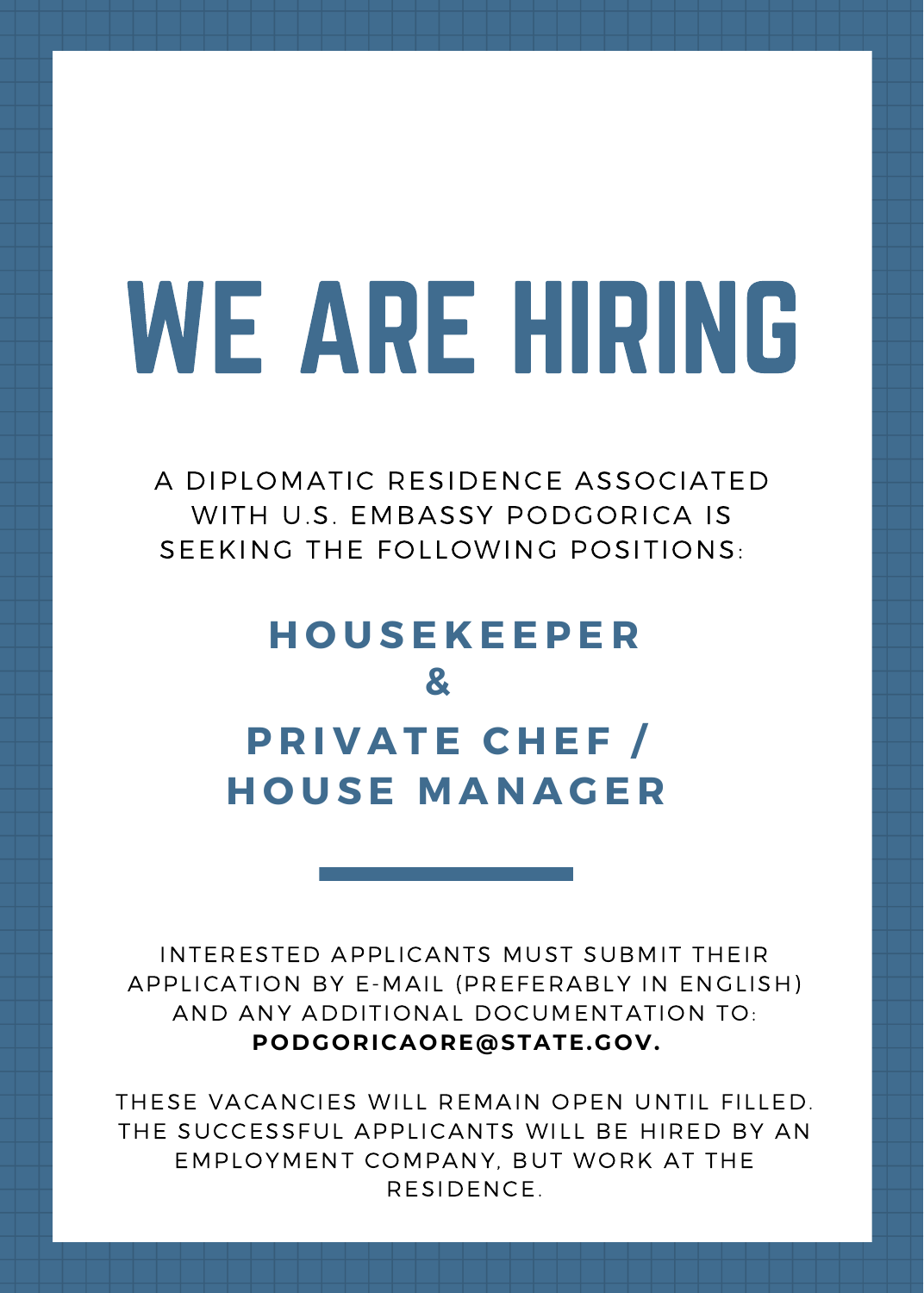## **HOUSEKEEPER**

#### **POSITION OVERVIEW**

The employee will work at an official diplomatic residence located in Podgorica under the direct supervision of the resident or designated representative.

They will be responsible for the overall housekeeping of the residence, the guest house, and outdoor social areas. They will manage and maintain inventory of cleaning and linen supplies.

They will assist with social events (preparation, serving meals and drinks, and perform wait services) and other duties (assist with official functions at other diplomatic locations).

#### **WORK HOURS**

Full-Time - Approximately 40 hours/week

#### **SALARY**

EUR 1.200,00 gross/month based on a 40-hour work week. Additional benefits include 20 working days of annual leave, and the possibility of a yearly bonus.

#### **QUALIFICATIONS REQUIRED**

#### **EXPERIENCE**

Minimum of 3 years experience in a similar position or in customer service, preferably in a hotel or restaurant.

#### **LANGUAGE**

Comfortable understanding and speaking English and Montenegrin.

#### **SKILLS & ABILITIES**

Applicant must be able to work independently and have sound judgment. Must be able to work a flexible schedule and assist a variety of visitors and guests. Must be knowledgeable in cleaning and in the use of various cleaning supplies and equipment. Must have good serving skills. Must be discreet.

A background check will be required to be hired and to maintain continued employment.